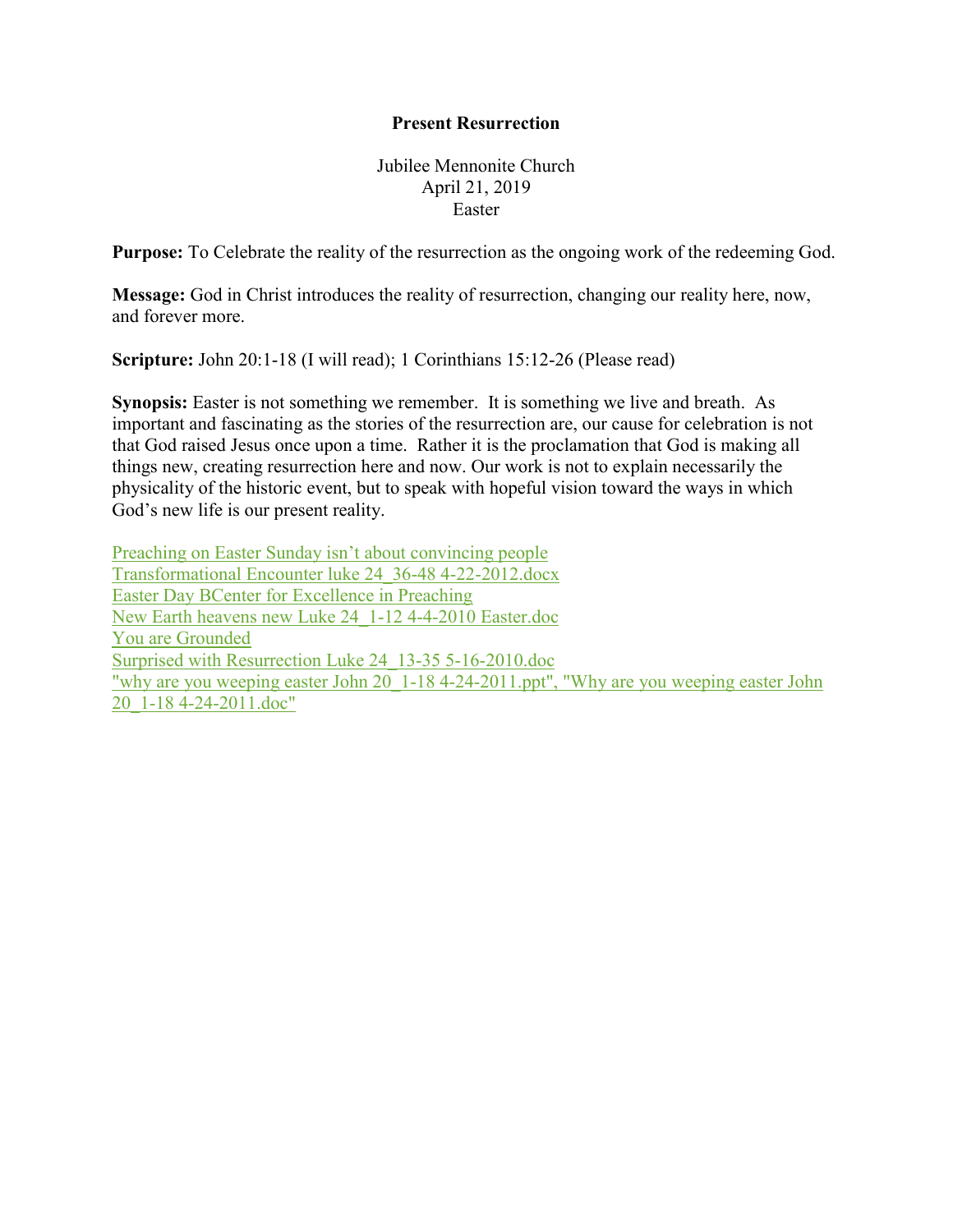## **John 20:1-18**

Mary Magdalene came to the tomb and saw that the stone had been removed from the tomb.

<sup>2</sup> So she ran and went to Simon Peter and the other disciple, the one whom Jesus loved, and said to them,

"They have taken the Lord out of the tomb, and we do not know where they have laid him."

*[Then Peter and the Disciple whom Jesus loved raced, neck and neck to the tomb. They went inside, saw the grave clothes empty And were confused.]*

<sup>10</sup> Then the disciples returned to their homes.

<sup>11</sup> But Mary stood weeping outside the tomb. As she wept, she bent over to look into the tomb;  $12$  and she saw two angels in white, sitting where the body of Jesus had been lying, one at the head and the other at the feet.

<sup>13</sup> They said to her, "Woman, why are you weeping?" She said to them, "They have taken away my Lord, and I do not know where they have laid him."

<sup>14</sup> When she had said this, she turned around and saw Jesus standing there, but she did not know that it was Jesus.

<sup>15</sup> Jesus said to her, "Woman, why are you weeping? Whom are you looking for?"

Supposing him to be the gardener, she said to him, "Sir, if you have carried him away, tell me where you have laid him, and I will take him away."

<sup>16</sup> Jesus said to her, "Mary!"

She turned and said to him in Hebrew, "Rabbouni!" (which means Teacher).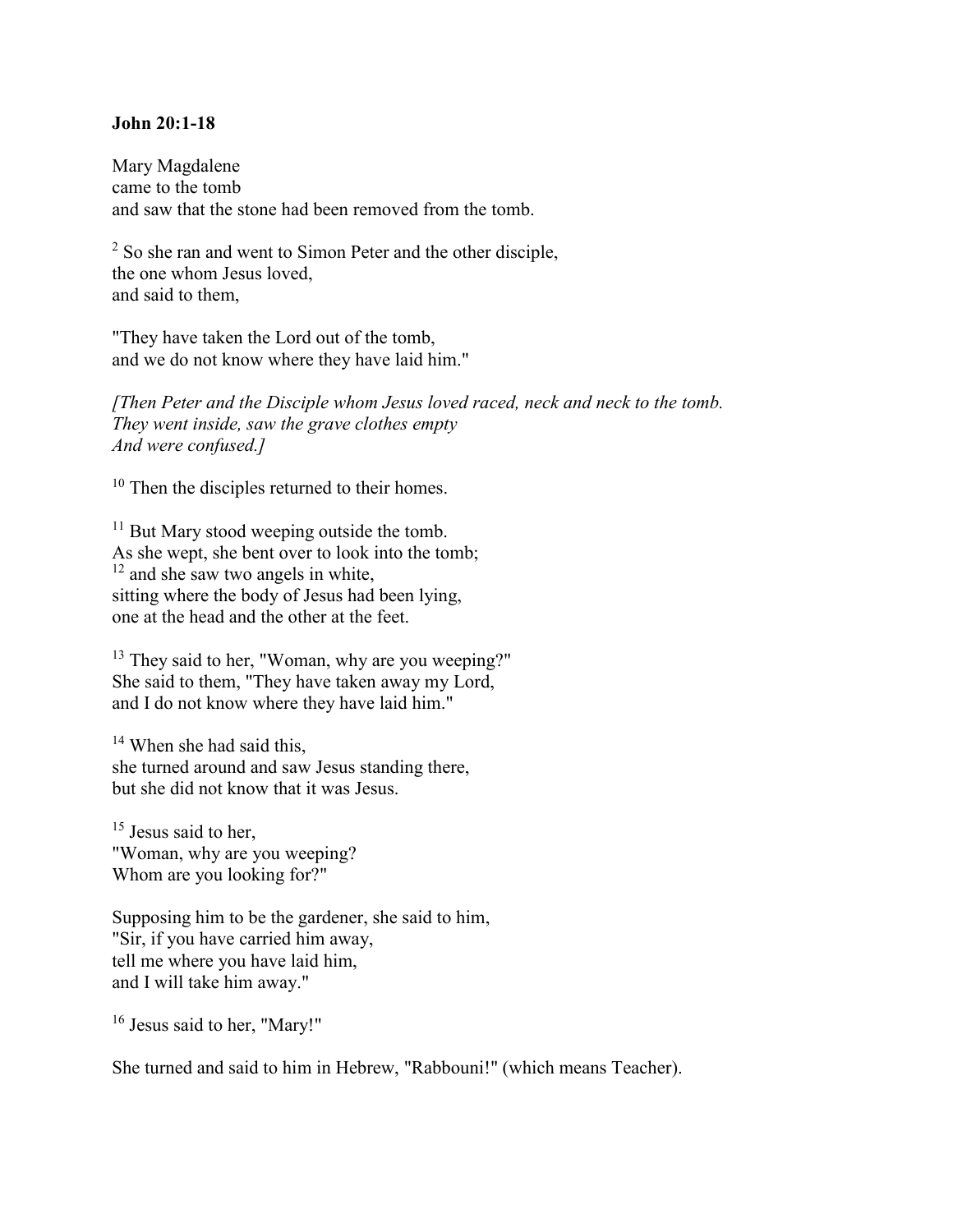<sup>17</sup> Jesus said to her, "Do not hold on to me, because I have not yet ascended to the Father.

But go to my brothers and say to them, 'I am ascending to my Father and your Father, to my God and your God.'"

<sup>18</sup> Mary Magdalene went and announced to the disciples, "I have seen the Lord"; and she told them that he had said these things to her.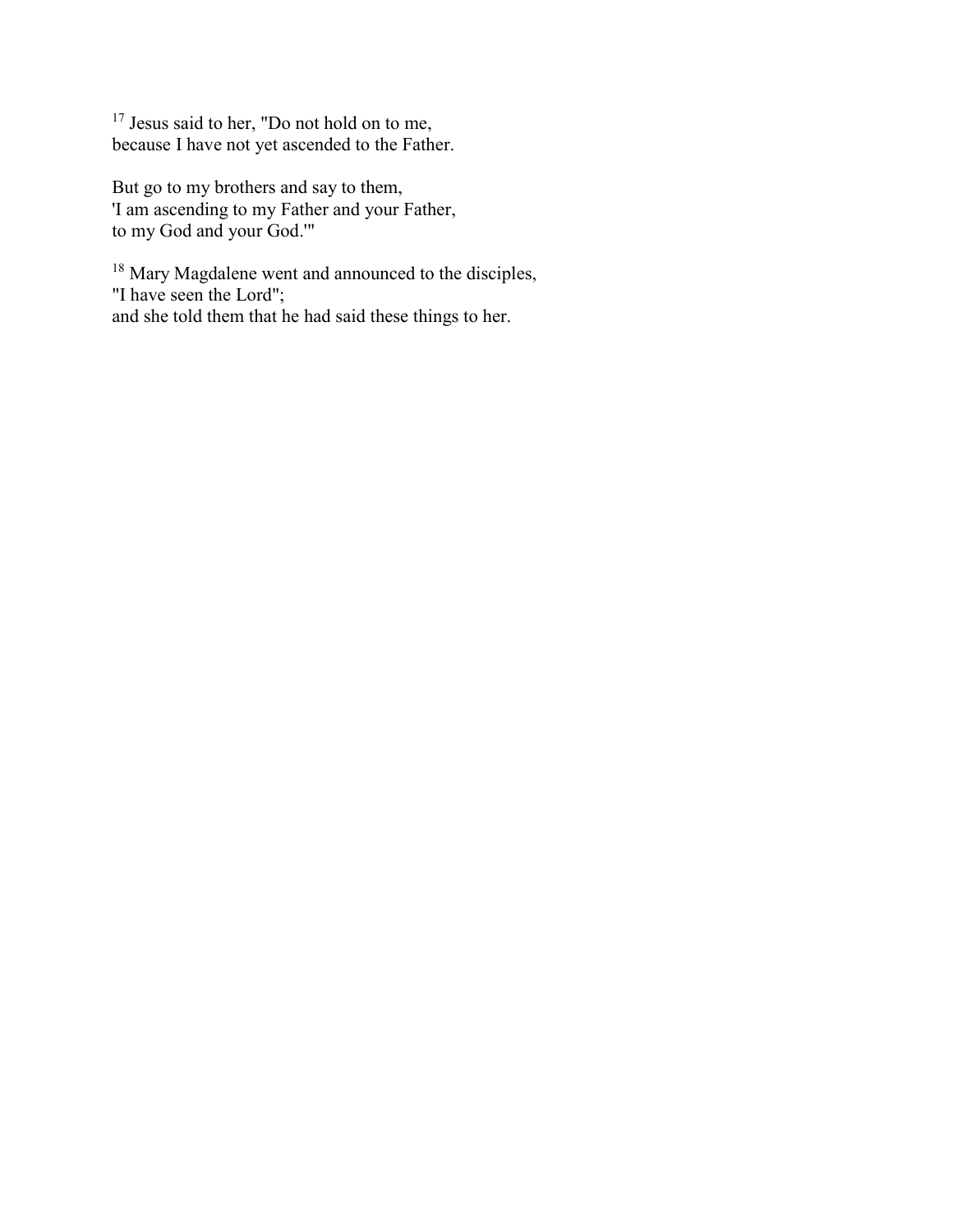There is a point in every traumatic experience, you have to face facts. You have to turn around and check to see if it is all true. Someone has to stop and check to make sure the death is real, that it has indeed occurred, and the details can be documented. It is logical. It is natural. It is part of what it takes to the uncanny reality of physical death. It is the marking of one reality and the beginning of another. One of my most vivid memories as child was being ushered through the line to see the body of my grandfather laid out in his best suit. It was so surreal uber real—as the reality of death was transformed from a phone call in the night into the reality of knowing that we were to be parted. It is part of the process. It is just something that has to be done to make the unimaginable begin to dawn as the new normal to set in. We have to make sure that it is real. Someone has to go and see.

And I think that is where we find Mary in her trip to the tomb. *Early in the morning, while it was still dark she came to see where Jesus had been lain.* She is alone, according to John. Matthew has her with another Mary and Mary Magdalene. Mark has two Marys and Salome. Luke has a small crew of women off to take on a task. But here she is all alone. Yesterday was the Sabbath and this purpose was off the table. But now as the sun is rising on the new week, she is going to pay her respects; she is going to see whether the horrific events of Friday where real after all. It's natural. It's normal. It's what is expected. But what she finds is anything but.

It feels like we are in this same place—going to see what is real and what is not. Sometimes it seems that my task for this given day is to stand up and to explain the resurrection. As if I adequately lay out the evidence, and underlie it with theological meaning, and top it off with the promise of the risen Christ coming again and soon, we can arrive at the inescapable facts of what precisely happened. The trouble is, any of this, all of this is quite beyond me. This is not something I am able to prove. Not because I do not believe in the resurrection of Jesus Christ: I wholly do without apology. Nor do I have theological issues with the accounts of the Gospel writers, despite their divergent tales and messy story lines (there are so many guesses and miss cues it seems a hard way to reach the climax of a story). Nor do I stand here wishing to invite us all not to understand each to our own ability. It is none of these. The reason I cannot, and I think, I should not prove the reality of the resurrection is simply it is not able to be proven. It is not of our brand of reality. It is not natural life as we have grown to understand it. It is not a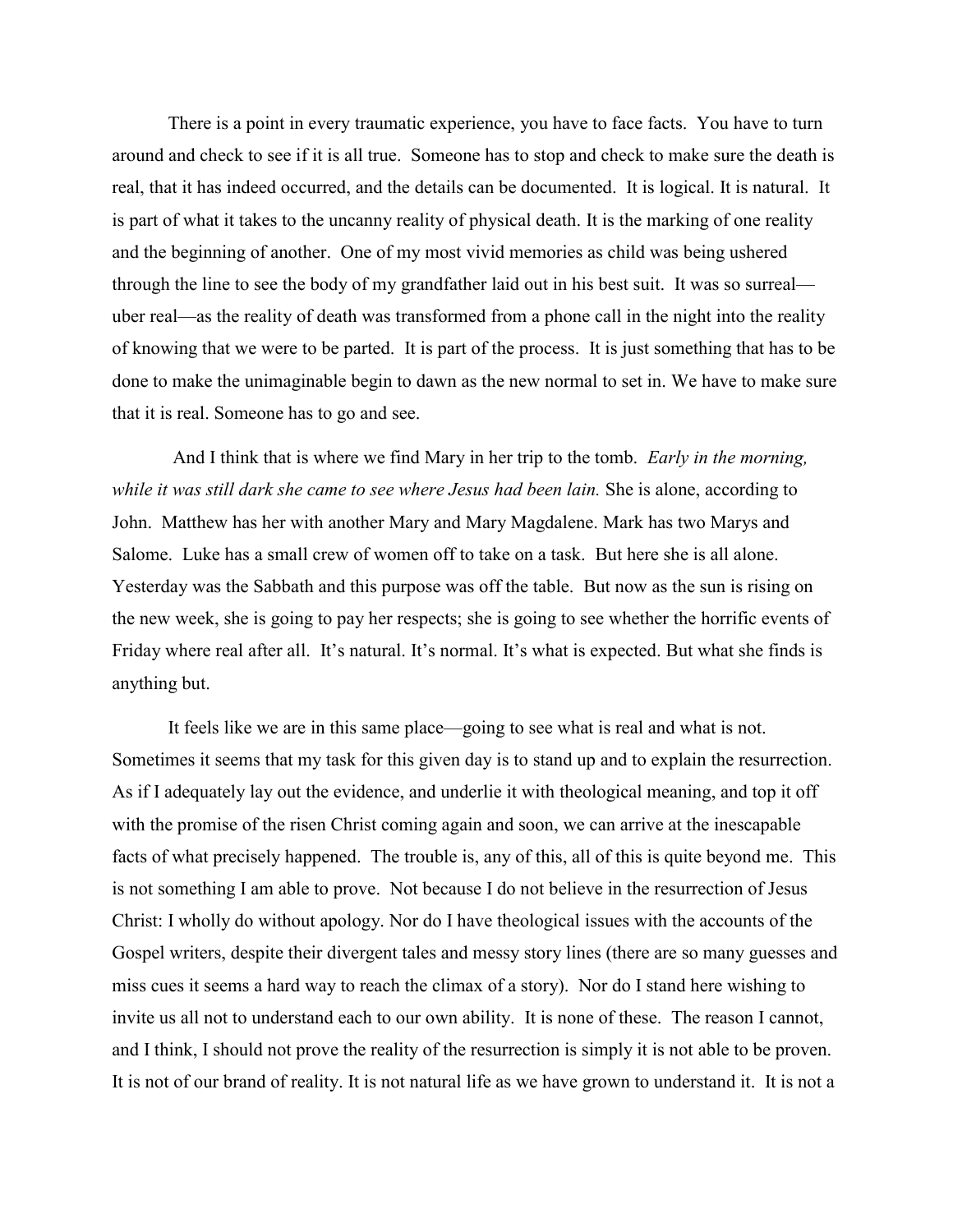logical argument to be made, nor a medical reality to explained. I cannot in any convincing manner explain the historical event of the resurrection, nor shall I try.

But it is truth. This I know, and this I do proclaim. Not your ordinary, everyday sort of truth where 2 plus 2 makes four and the square root of 9 is 3, the incontrovertible realities by which our universe is defined. But it is a truth of our believing. A truth of our knowing; a truth of our living out. Our believing does not, of its self, make it true; but it is something that we have seen and heard and experienced in our own lives; truth which tells us something beyond what mere logic can tell. It is a truth that tells confirms for us the nature of God and the mission of the one God sent, that tells us that there is a reason for hope even when we are confronted by the difficult realities of our world. It is a truth that allows us to celebrate even in our most deathly of days. Since we celebrate Easter once a year, it is easy to fall into the trap that what we celebrate today is a historical event of 2000 ish years ago. But it is bigger than that. This is the day that God with us changed everything forever more. Today we celebrate the beginning of the reality of resurrection for all of us; As such, Easter is not something we remember, but is a present reality that we live each and every day. Rowan Williams, the retired Archbishop of Canteberry phrases this idea well: *the believer's life is a testimony to the risen-ness of Jesus: he or she demonstrates that Jesus is not dead by living a life in which Jesus is the never-failing source of affirmation, challenge, enrichment and enlargement—a pattern, a dance, intelligible as a pattern only when its pivot and heart become manifest. The believer shows Jesus as the center of his or her life.*

The question for today is not so much what happened way back when, but where are we meeting Jesus in the here and now. That means that we encounter the risen Christ in the day to day ness of our life and living. And, if we are honest, that is a little bit scary. Because a risen Christ, comes and speaks to us, challenges us, embraces us, and invites us to be part of the work of resurrecting a death dealing world. We have so domesticated and familiarized the story of the empty tomb that I think we fail, often, to really understand what it really means to find nothing but folded grave clothes behind the rolled away stone: it's not just an occurrence—it's an invitation. Resurrection means that there are no longer any limits when it comes to us and God. We are so used to our broken world, so used to the way things are, the way that the powers work,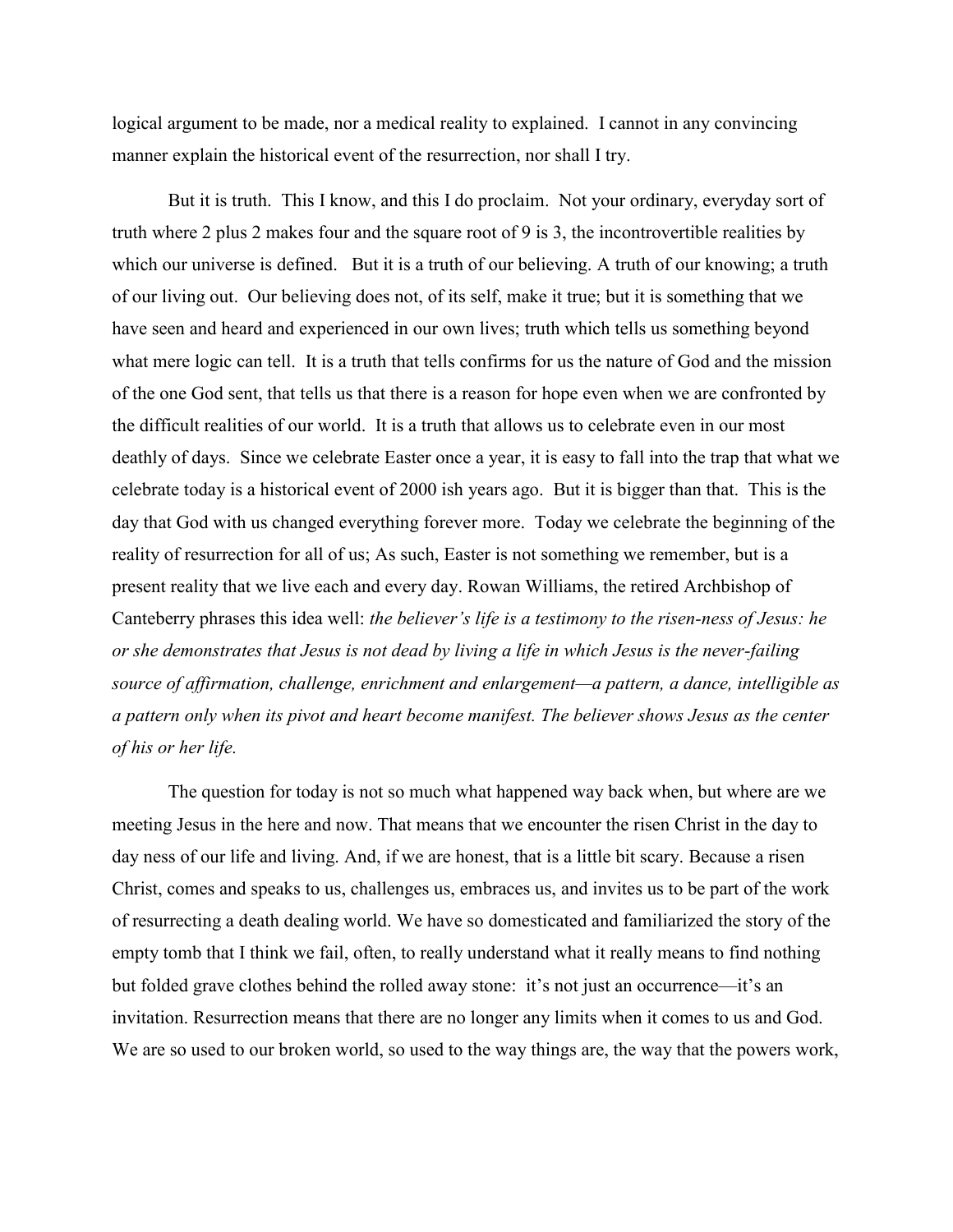we may not be prepared to encounter the full impact of what it would mean for the broken Lord to be the resurrected healer, for resurrection to be on the table.

Because we are never quite sure how embracing resurrection might change us, where it might take us. Resurrection, new life, does not fit our agendas, our life plans, and it takes off to places we can never predict. We are threatened with resurrection. We can be threatened with what it might mean for us and for the neatly erected barriers that we maintain for ourselves, to have God come to us even invite us into a new life. We often, agree with Robert Frost and maintain that 'good fences make good neighbors, especially when it comes to our carefully constructed protections against a God who would break down our barriers and come in with a different agenda, a different view than that of life more ordinary, but would break down the barriers of the way that the world works, even the rules of nature itself, to teach us that in love, there is nothing which can be so death dealing that it is beyond the power of God to break in and bring about change, life, and hope.

Easter has come, and the tomb is empty and that makes all the difference. The stone has been rolled away and so too the barriers that we so often see as so unmovable are no more. The powers do not have the final say, death is not the final chapter. Life is the rule in all things and through all things, even when we would think that our world, our situation, even our very selves are beyond hope, beyond healing, and might remain forever broken. Resurrection reminds us that there is more to this world than what is before us, what we can see, touch, and buy, no matter how pervasively it may appears to the contrary, because there was more in store for the one who was come and called us to follow; more going on at the cross than just the tragic death of an innocent man put to death as a rabble and a nuisance. Easter has come and resurrection has come, and the barriers are no more between God and us, between the purely holy and the persistently sinful and broken. The grave is empty and so too is the well of guilt and punishment that would say that we are not good enough, that there is no reason to hope, no reason to struggle, no reason to persist in a world in desperate need of resurrection. We are invited to live resurrection every day, living past the fear of what might happen and into the promise of what can happen if we chose to live differently.

This is not to say that despair will not find us. This is not to say that questions of why pain exists will not still be with us. It is only natural that we speak of the world as it is, and find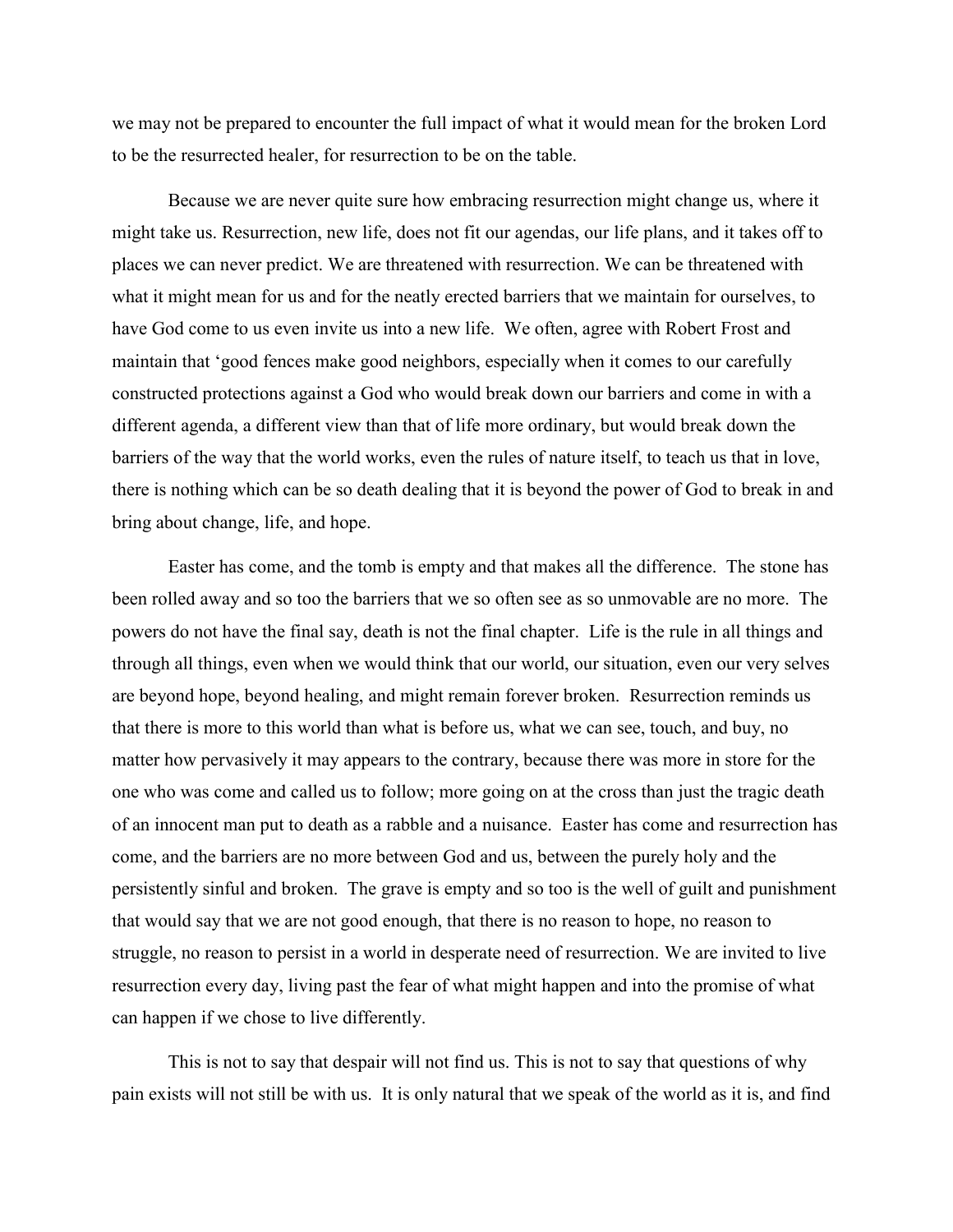ourselves exasperated at those places where the stone is still firmly in place. We all have our baggage that we carry; we all have that which we would like to see transformed. Resurrection is one of those things that is both an event a process as things are made anew. How long our seemingly entombed realities persist? I cannot say. But know that even our heaviest loads can be transformed, if we can allow them to be.

We open ourselves to resurrection. Because the testimony of the women at the tomb is true, we can reject the untruths that power trumps compassion, that might creates its own justice, that the future holds only despair. Because they were not delirious in declaring the unbelievable, incomprehensible truth of a risen savior, we declare the death is never the final word, the final wall erected to shut us off forever, but is only the worst that the world can do, and the opening to the whole new world of God's reign and God's kingdom forever more.

We are resurrected to a new life, and empowered in the way of our Lord to tear down the walls that separate us from God, that separate us from each other, if we will but live in the reality of the new earth around us and with the vision of the new heaven before us. We, like Mary keep going back to see if it is true, and are invited to be amazed each and every time.

Easter has come. Easter is coming. Easter is already here. The tomb is empty. The walls have been destroyed. Christ is arisen, and the cosmos is forever new. May this be our invitation, our present reality, and promise forever more.